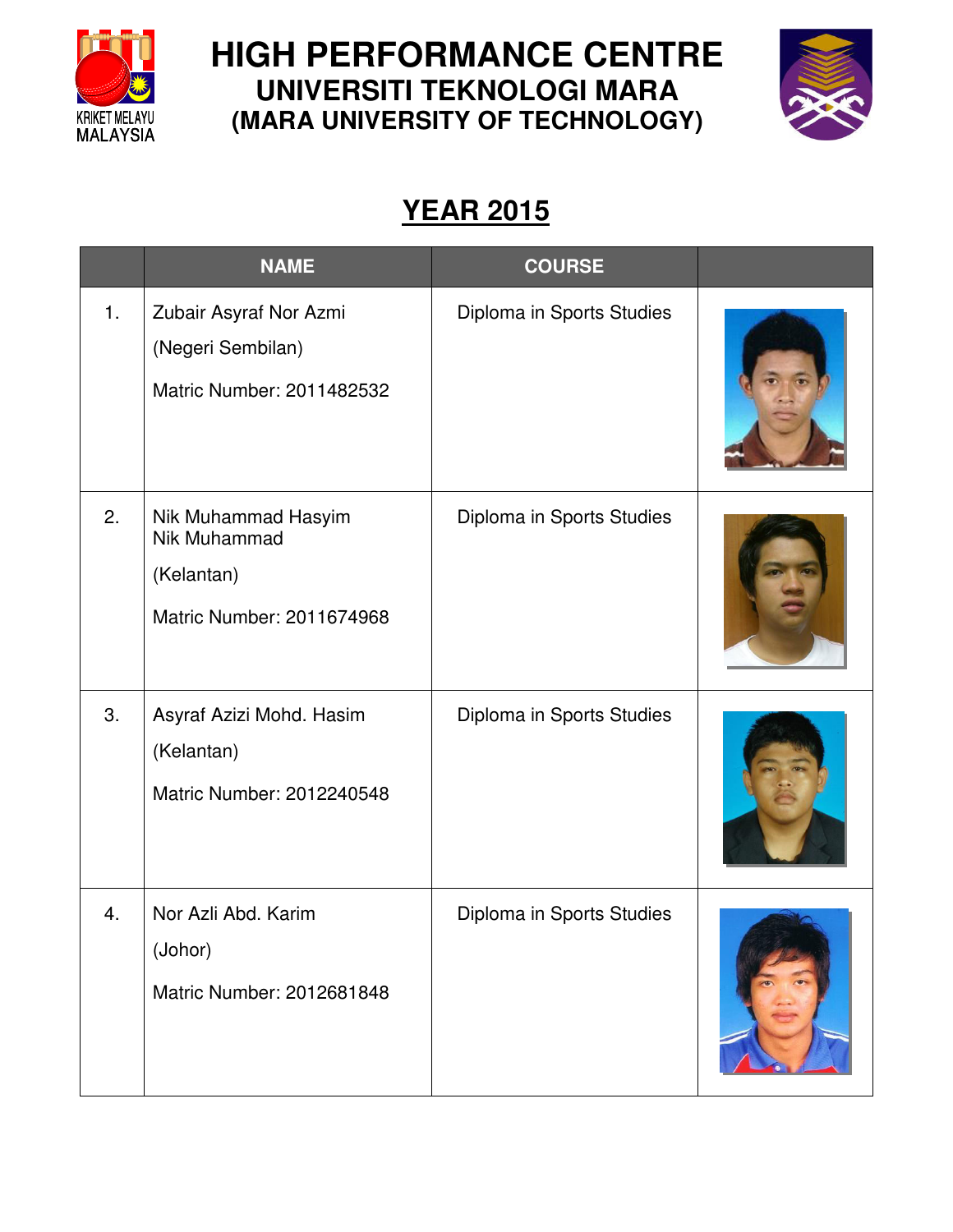| 5. | Mohamad Rizuan Mat Jusoh<br>(Kelantan)<br>Matric Number: 2012608932                | Diploma in Sports Studies |  |
|----|------------------------------------------------------------------------------------|---------------------------|--|
| 6. | Khairul Izuan Razman<br>(Negeri Sembilan)<br>Matric Number: 2013461528             | Diploma in Sports Studies |  |
| 7. | Muhammad Khairul Azzudin<br>Mohd. Zaidi<br>(Kelantan)<br>Matric Number: 2013893956 | Diploma in Sports Studies |  |
| 8. | Muhamad Irfan Ruzdi<br>(Selangor)<br>Matric Number: 2014682808                     | Diploma in Sports Studies |  |
| 9. | <b>Mohamad Mahathir</b><br>Mohd. Razali<br>(Kelantan)<br>Matric Number: 2015654522 | Diploma in Sports Studies |  |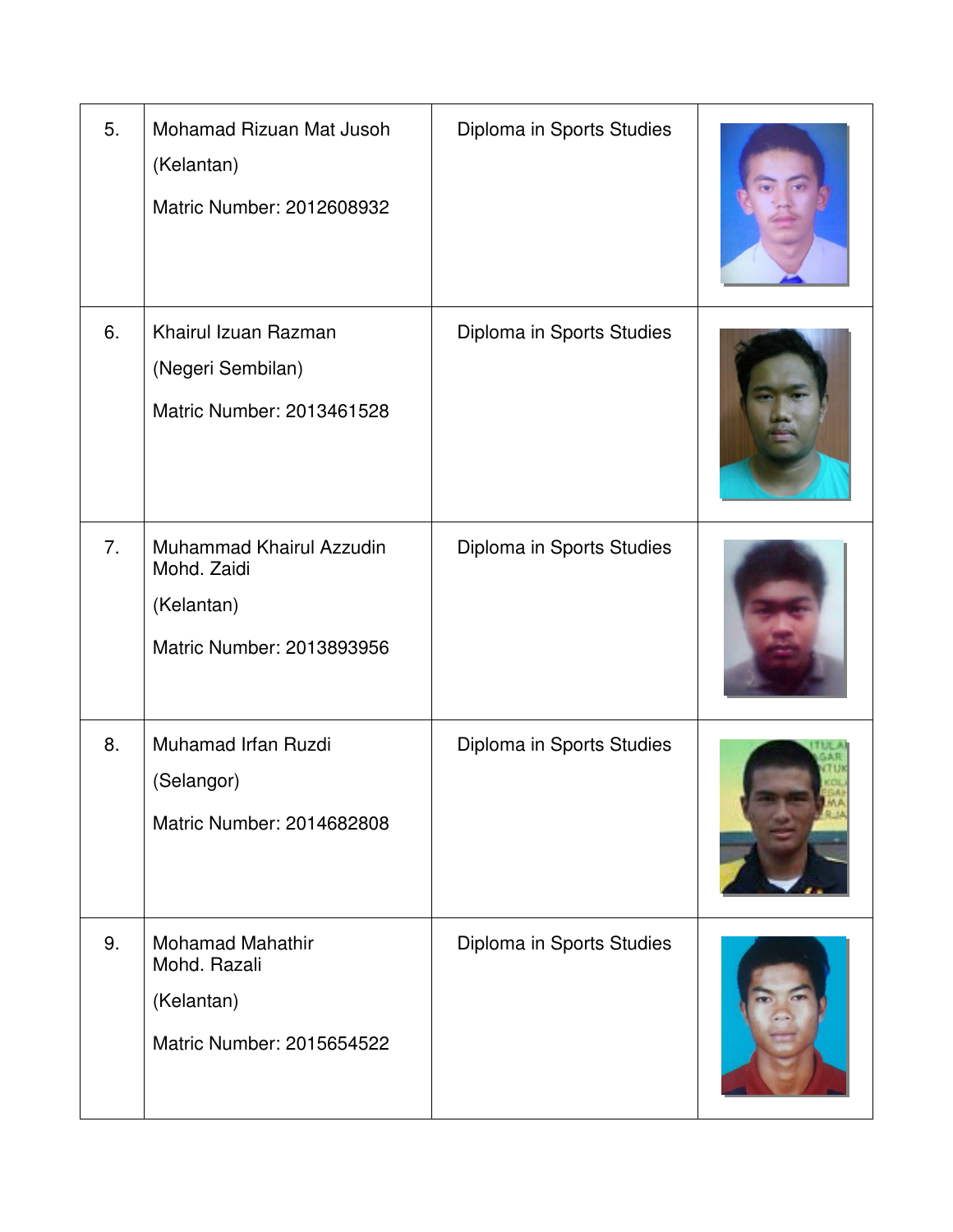| 10. | Muhamad Faiz Ahmad Nasir<br>(Kelantan)<br>Matric Number: -         | Diploma in Sports Studies |  |
|-----|--------------------------------------------------------------------|---------------------------|--|
| 11. | Mohamad Faris Aizzat Shaari<br>(Kelantan)<br>Matric Number: -      | Diploma in Sports Studies |  |
| 12. | Mohamad Afnan Ghazali<br>(Kelantan)<br>Matric Number: -            | Diploma in Sports Studies |  |
| 13. | Nashrul Ainullah Nordin<br>(Kelantan)<br>Matric Number: 2014682808 | Diploma in Sports Studies |  |
| 14. | Akmal Aizat Mohd. Sham<br>(Selangor)<br>Matric Number: -           | Diploma in Sports Studies |  |